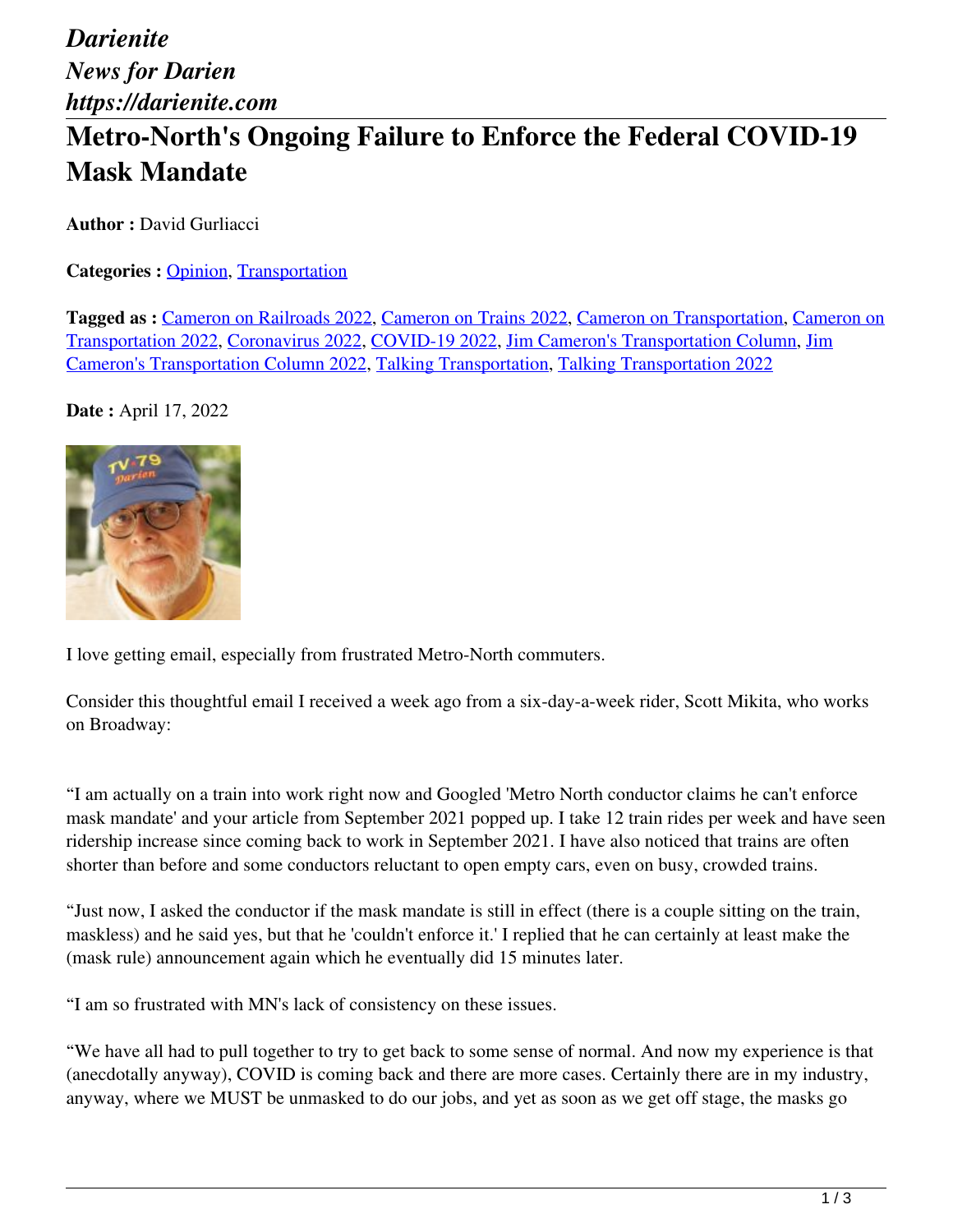## *Darienite News for Darien https://darienite.com*

\_\_\_\_\_\_\_\_\_\_\_\_\_\_\_\_\_\_\_\_

right back on! I cannot imagine a conductor letting a passenger ride for free (another policy..... that everyone must have a paid-ticket) and yet some are unwilling to enforce (or even encourage with mask hand-out) the mask policy."

Stan is right to be upset. Conductors on Metro-North do not enforce the mask rules, leaving that task to the MTA Police. And as CTExaminer.com found in a FOIA complaint last year: In the year after the mask rules went into effect, not a single citation had been issued in Connecticut by MTA police for non-compliance. Not one.

Why? Because the MTA PD is virtually non-existent in our state. The handful of their officers stationed here only drive around in patrol cars and never ride our trains. When's the last time you ever saw an MTA PD officer?

When subway terrorist Frank James shot 10 passengers on a crowded train in Brooklyn last week, Governor Lamont sent Connecticut State Troopers to "show the flag" at Stamford and New Haven hours later, not the MTA cops.

Sure, the MTA PD has bigger law enforcement problems to worry about than passengers refusing to wear a mask. But COVID is back. Cases are climbing, mask rules are being reinstated in some places and people are still dying or suffering from "long COVID" for months.

These transportation mask rules are Federal, dictated by the TSA and are not optional. MTA asks Washington for billions in rescue money but won't enforce this safety rule? Where are our congressmen and senators on this issue?

For commuters like Stan Mikita, this is a matter of public safety. For Metro-North to encourage, no, almost plead for commuters to come back to their trains and then allow them an unsafe ride, is hypocrisy.

If you see something, say something! E-mail me at CommuterActionGroup@gmail.com.

*Jim Cameron has been a Darien resident for more than 25 years. He is the founder of the Commuter Action*